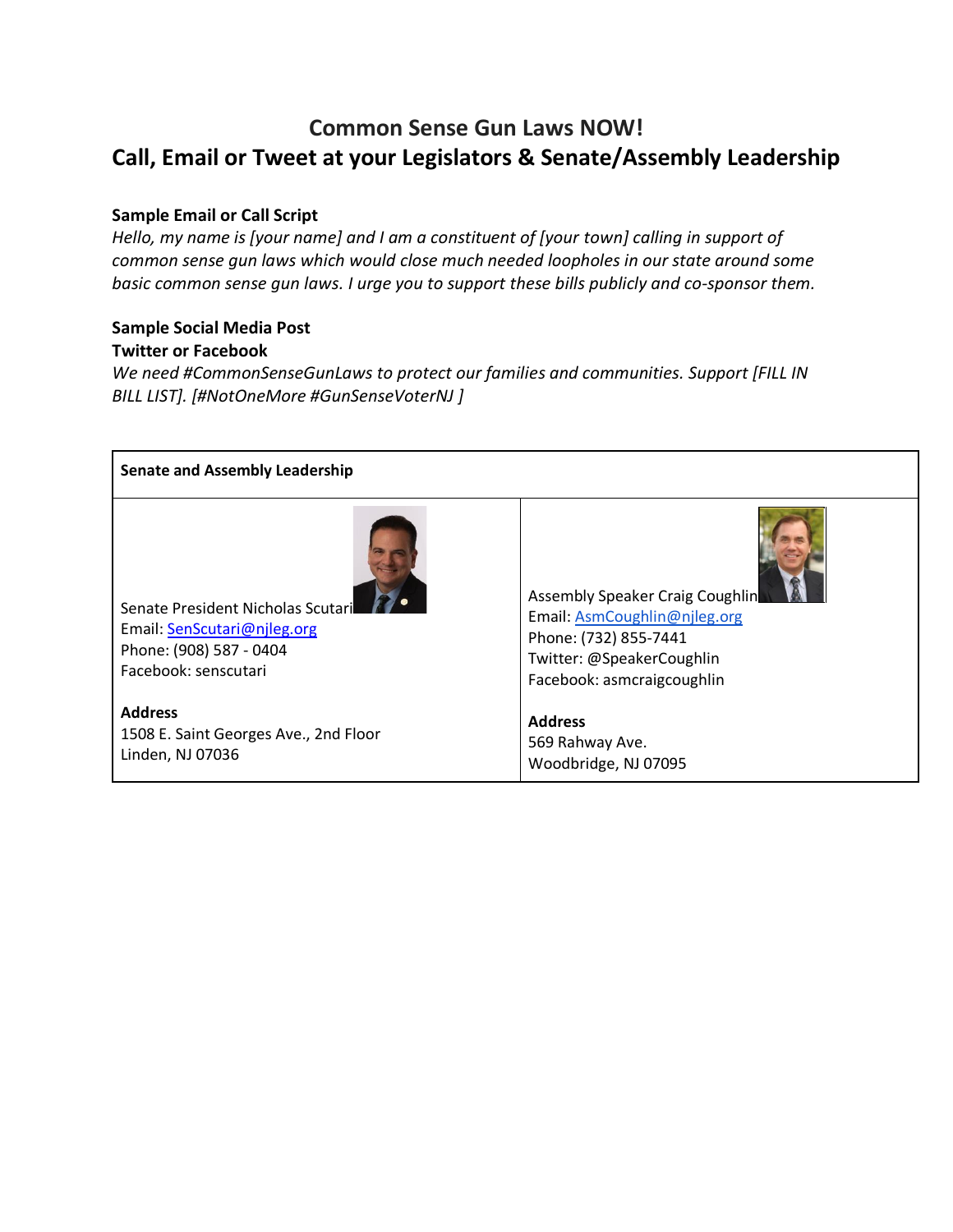#### **Not from LD 18? Find your legislators here:**

**<https://www.njleg.state.nj.us/#findLegislator>**

#### **Legislative District 18**

East Brunswick, Edison, Helmetta, Highland Park, Metuchen, South Plainfield and South River.

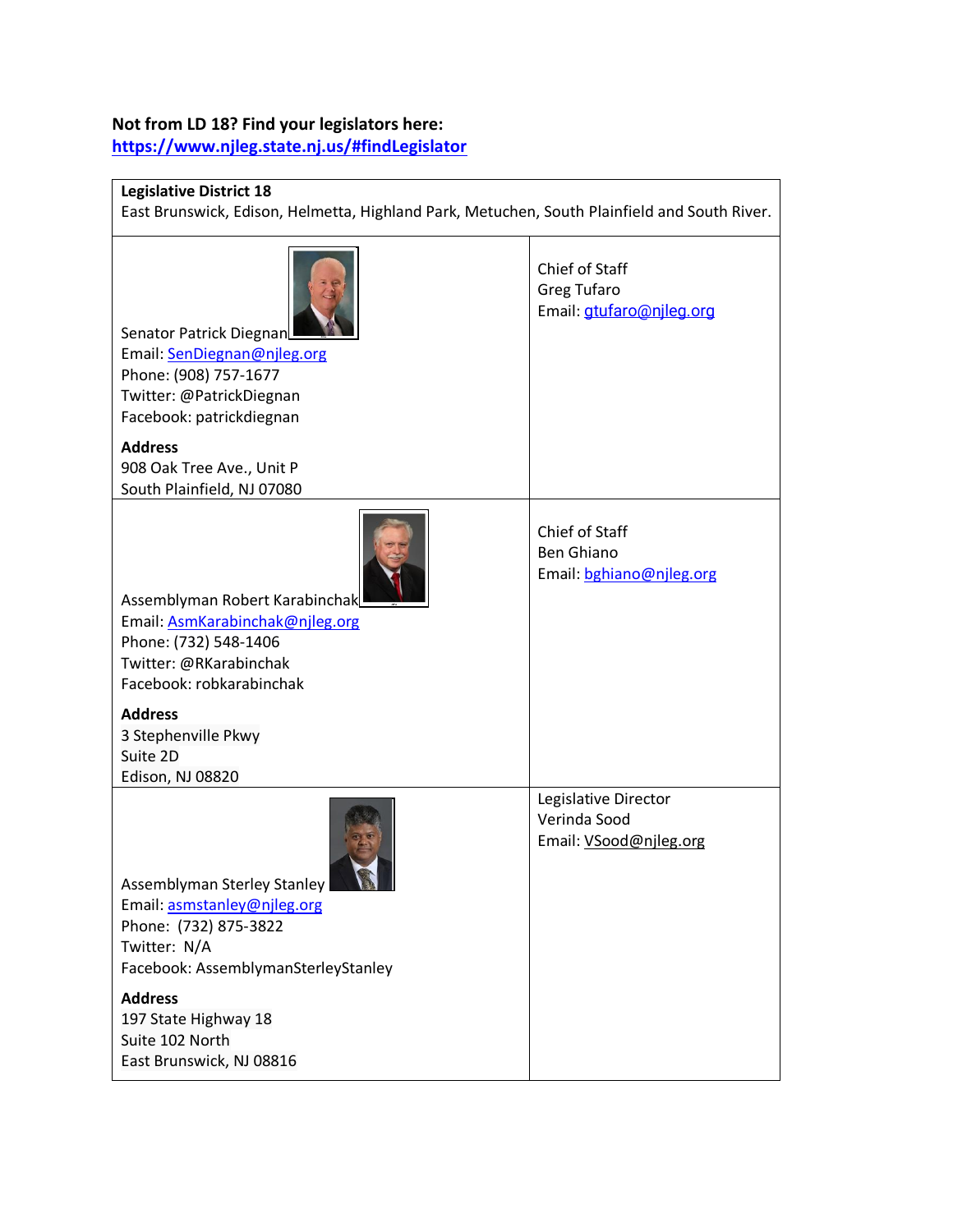## **Ensuring Firearms are Handled Safely Bills:**

- Requiring Firearm Safety Training: A-993 (Reynolds-Jackson) would require completion of a firearm safety course to receive a permit to purchase a gun or receive a firearm ID card. [Bill [Link\]](https://www.njleg.state.nj.us/bill-search/2022/A993)
- Mandating Safe Storage of Firearms: Gun owners would be required to store guns in a lockbox or gun safe. (For reference: A-2215 (Greenwald), the "New Jersey Safe Storage of Firearms Act") [Bill [Link\]](https://www.njleg.state.nj.us/bill-search/2022/A2215)

### **Making New Jersey Safer Bills:**

- Banning .50 Caliber Firearms: S-1416 (Gill) would revise the definition of "destructive device" under New Jersey law so that it includes weapons of .50 caliber or greater. [Bill [Link\]](https://www.njleg.state.nj.us/bill-search/2022/S1416)
- Closing Loophole for Importing Out-of-State Firearms: A-1179/S-1204 (Jasey/Cryan) would require firearm owners who move to New Jersey to obtain a firearm purchaser identification card (FPIC) and register their firearms within 60 days of residing in this State. [Bill [Link\]](https://www.njleg.state.nj.us/bill-search/2022/A1179)
- Raising Minimum Age to Purchase Long Guns to 21: A-509/S-504 (Freiman/Cryan) would raise from 18 to 21 the age at which a person is eligible to receive a firearms purchaser identification card used to purchase shotguns and rifles. [Bill [Link\]](https://www.njleg.state.nj.us/bill-search/2022/A509)

### **Giving Law Enforcement the Tools to Address Gun Violence Bills:**

- Establishing Electronic Ammunition Sales Recordkeeping: A-1302 (Greenwald) would require manufacturers or dealers of handgun ammunition to keep a detailed electronic record of ammunition sales, and report ammunition sales to the State Police. [Bill [Link\]](https://www.njleg.state.nj.us/bill-search/2022/A1302)
- Promoting Microstamping Technology: S-1462/A-2216 (Codey/Greenwald) would require within a year that firearm manufacturers incorporate microstamping technology into new handguns sold in New Jersey, providing law enforcement with a tool to quickly link firearm cartridge casings found at the scene of a crime to a specific firearm, without having to recover the firearm itself. [Bill [Link\]](https://www.njleg.state.nj.us/bill-search/2022/S1462)